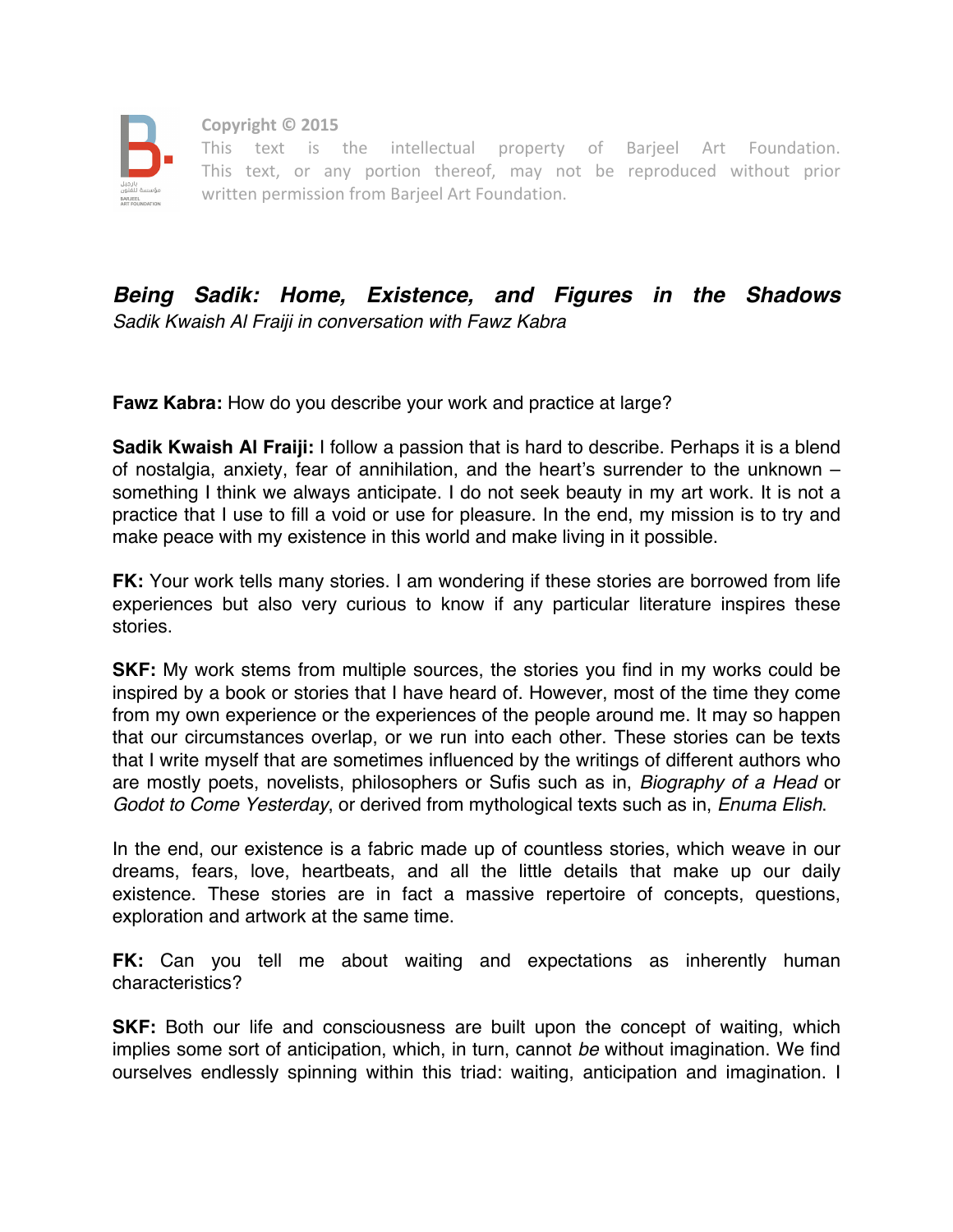don't think we can even conceive of our existence without the wait or imagination that carries with it the image of an anticipated thing.

As far as I am concerned, waiting and anticipation take an existential shape that brings with it questions of identity, meaning and the fragility of our existence, one that is engulfed by nothingness on all sides. For me, waiting takes the shape of a question; of anticipation, bewilderment, and stupor. It is like gazing at a vacuum, trying to catch the impossible. In one way or another, my artworks revolve around this concept, as you might see in *Godot to Come Yesterday*, particularly in that look that is filled with bafflement and awe when peering towards empty space. This is a recurring theme in most of my works.

**FK:** Can you tell me about your family's background and the journey that life has taken you on?

**SKF:** I grew up in a poor family. We lived in a neglected, densely populated area called Al Thawra City just outside of Baghdad. My family was a mixture of simplicity, frugality, love and sadness. You could see this sadness in the singing heard around the house, the folkloric poems my father used to recite, sickness and the death of relatives, weddings and funerals, and especially accented in Ashura seasons with all the eulogies and lamentation through which everything turned into a reason for weeping. Yet, that sadness was full of colours, shapes, and tales that provoked both imagination and passion.

That house and that city, where days carried along endless stories and events, sowed the seeds of my consciousness, which also blossomed in all my works from the very beginning.

**FK:** The figures in your work are silhouettes with life-like hands or eyes. Can you explain this choice of representation?

**SKF:** The hands and the eyes are the human sensory organs that are most in touch with the world. They are the most influential agents of our cognitive formation, and by emphasising them I try to reaffirm my existence. Furthermore, underlining the realistic shape of the eyes and hands while blurring all the other features, or even concealing them inside the blackness, is an attempt to highlight the contradiction that surrounds our relationship with the world.

I cannot say that the hands and eyes are a permanent feature. But they have been appearing more so in my recent works. This feature might well phase out or even develop into something completely different.

**FK:** Can you describe your process as you make your work?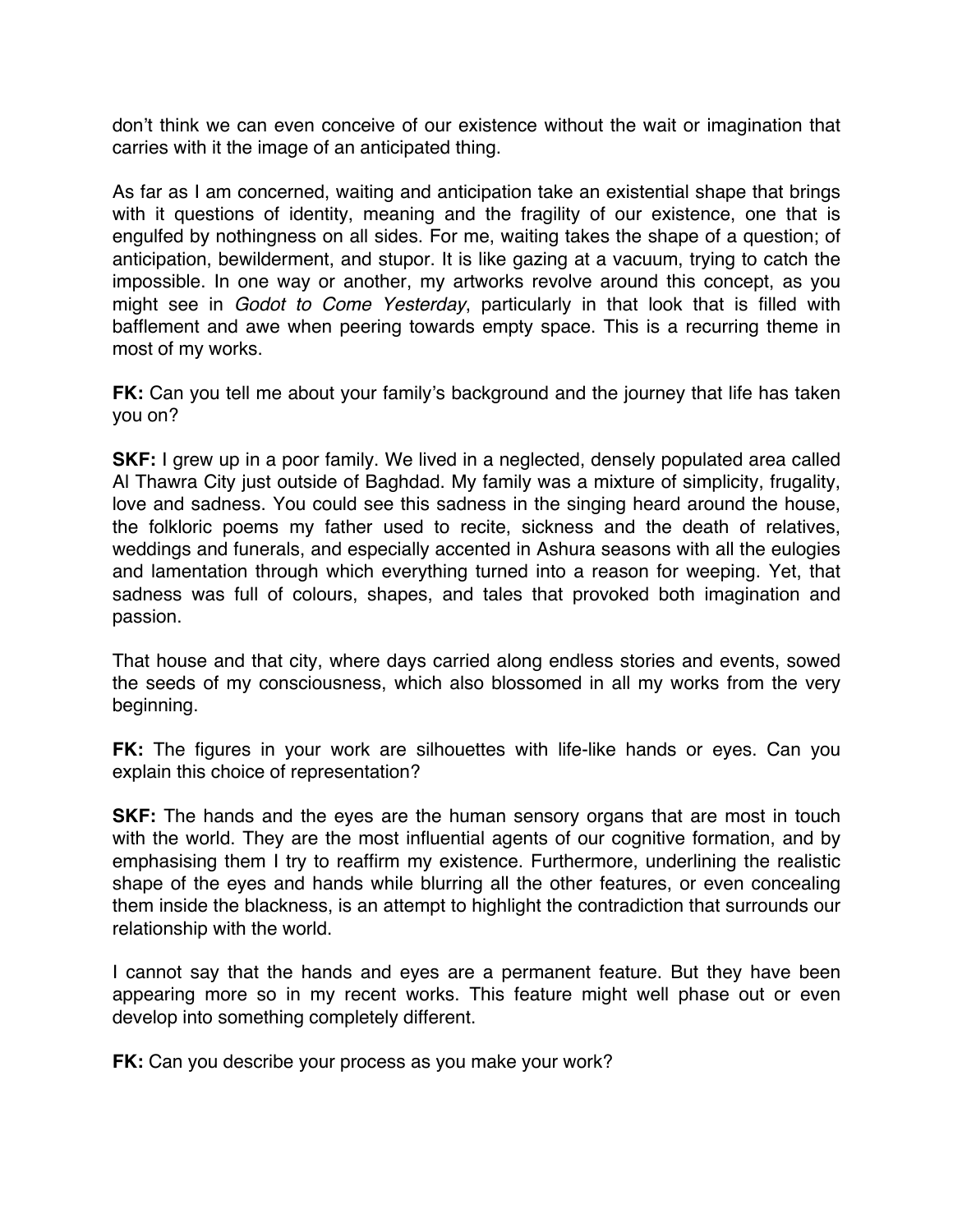**SKF:** I am initially prompted by an emotional tension and from there my work develops into a concept that consists of different elements that materialise as multimedia works or coal, ink, and paper.

I cannot set boundaries as to which work morphs into a multimedia project and which remains as mere emotions on paper. I can say, though, that if there are certain cases connected to ideas or concepts, this is then enough for me to express them in terms of a painting or a drawing. I can see my feelings developing into a stream of thoughts that form the basis of an art project. This is exactly what happened with *The House That My Father Built*. This work was the outcome of a profoundly deep emotional moment that had lived inside me for an entire year before I was able to bring it out in the shape of a complex work with multiple elements.

**FK:** Can you tell me about scale? The figure such as the one in *The House That My Father Built* from 2010 is enormous as it looks down on its viewer side-by-side to the clothing that hangs from the wall amongst small black and white portraits of a man and woman. I am curious about this use of scale.

**SKF:** Regardless of size or content, all stories seem small, fragile, and intangible when seen through our memory – as if the wind carries them away among countless other stories. When we remember something, we see it through this memory aperture, like a moving picture, that keeps changing before our eyes without being able to catch even one specific pure moment. In the exact same way the figure in the work leans forward while watching the house and its surroundings.

I did not intend on the figure's size to be that way. What was more important to me was conveying that when we look at our memories, all stories seem much smaller than we imagine them to be. All stories belong to the past now, and what I see as a small representation is mere memory, no more no less.

In this sense, the giant figure in *The House That My Father Built* was not looking at a real house, rather a home that once was, or the place where he grew up but later was estranged from. This home lies deep inside his sentiment and memory.

I believe size here represents absence.

**FK:** Can you tell me about the particular story belonging to *The House That My Father Built*? Is the house still there? Do you go back to it often?

**SKF:** Yes, it is my story. It is the house where I lived my childhood before moving away from Iraq. When I went back twenty years later, I simply did not find it. It was the same address, but the building itself had dramatically changed except for the smell, the coffee, and my mother' face. Even my father's clothing was kept neatly hung in the closets, although months had passed since he passed away. Those clothes smelled exactly like my father when I said good-bye to him years and years before my return.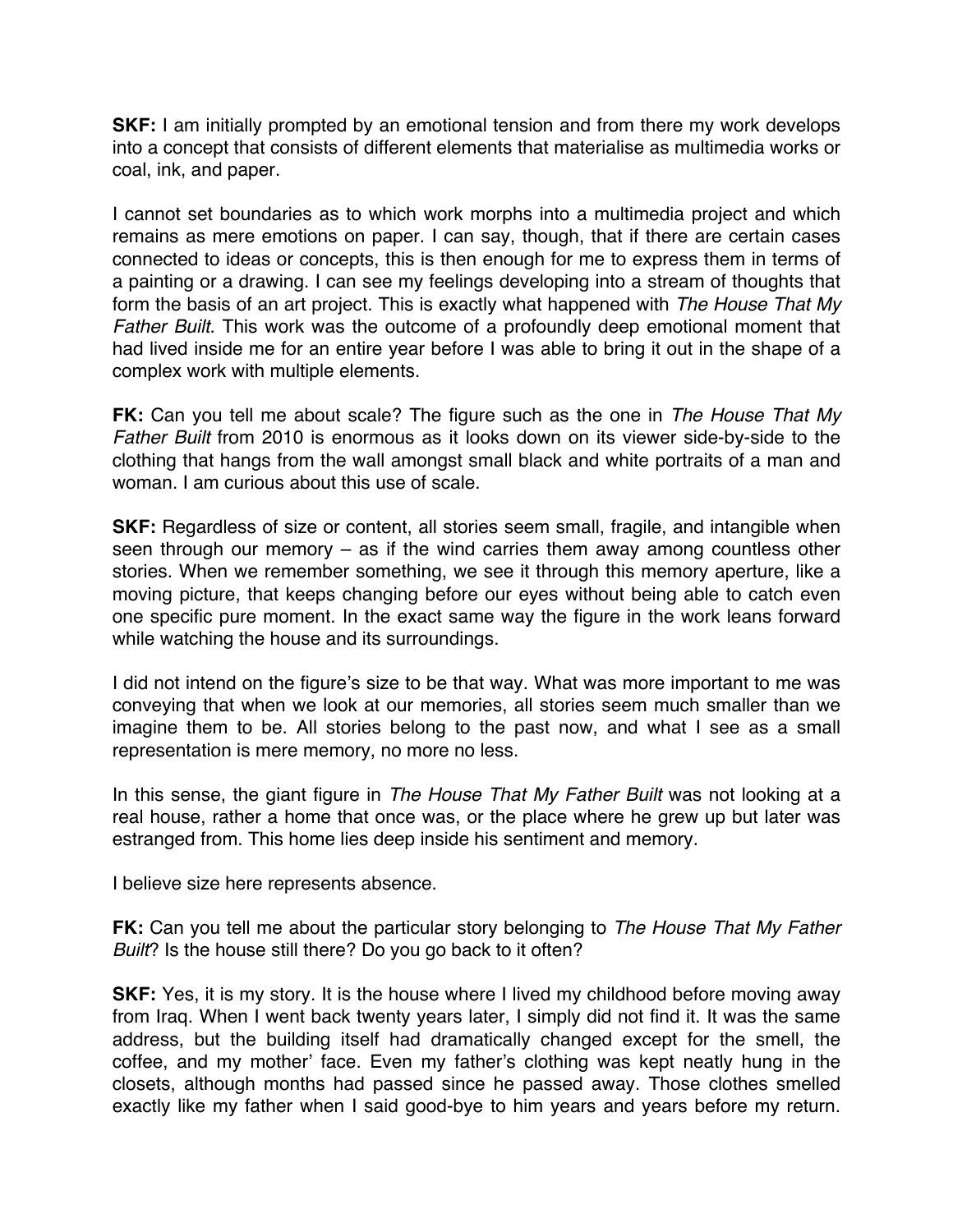That experience was full of memories, sadness, the voices of the past and the innocence of childhood mixed with the profound feelings of losing my father. I was in complete awe as I examined his belongings still scattered throughout the house.

In terms of your question, whether I still visit the house or not, I can say that it is not a matter of one particular house in a specific place anymore. After so many years of absence it was no longer the actual house I had kept in my memory. The house erected at the moment does not look at all like the one residing in my memory. Yet because it exists inside me I still feel a highly intimate relationship with it. It is my home, the place that knows me as much I know it. Several details may be missing, but I feel it beating deep inside my inner being.

We carry our childhood homes with us forever. Regardless of how many features may change, or corners become reshaped, they still breathe inside us gently like a guardian spirit.

**FK:** In *Sisyphus Goes on Demonstration* from 2012 one cannot help but think of the protests in Tunisia, Egypt, and Syria that started back in 2010 and changed the landscape of the Middle East. There seems to be more than just the so-called Arab Spring rising in your work. Am I wrong to assume so? If not, can you elaborate on the work, the aesthetic, and the motion of the figures that forever move in place?

**SKF:** Yes, I completed this project having been influenced by what people know as the Arab Spring. On the other hand, I did not want it to be purely political. This is why I associated the events taking place on the streets of Arab cities with freedom, as I understand the term, in its existential dimension. I found that the character of Sisyphus most accurately represents this mixture of both revolting against pain and dreaming of freedom. I could not separate the Sisyphus I imagine from the multitudes of people carrying their dreams of deliverance and liberation. In this work, you read that Sisyphus has all the right to go out on a demonstration and cry out loud against his destiny, but the inevitable question always haunts you: will he ever find freedom? I believe this work offers an answer based on my own perception of freedom and the realities of our Arab societies. The freedom we seek will always be an unattainable quest. Sisyphus will forever keep pushing the rock, making his efforts to reach anywhere futile.

**FK:** I am curious about how you see the term "violence" functioning in your work. It does not have to be an overt and literal violence, as I see it occurring in both *The House That My Father Built* where the violence is inflicted on the landscape by the departing of its inhabitants, just as much as *Discussion* where the title and image of your figure holding a gun can be ominous.

**SKF:** Generally, violence is man's destiny on Earth. Every civilised effort is an attempt to change this destiny. Sadly, violence engulfs our lives in the Middle East on a large scale because of so many social and historical realities, and as far as I am concerned, violence and my life in Iraq were inseparable. Since childhood, we were always in fear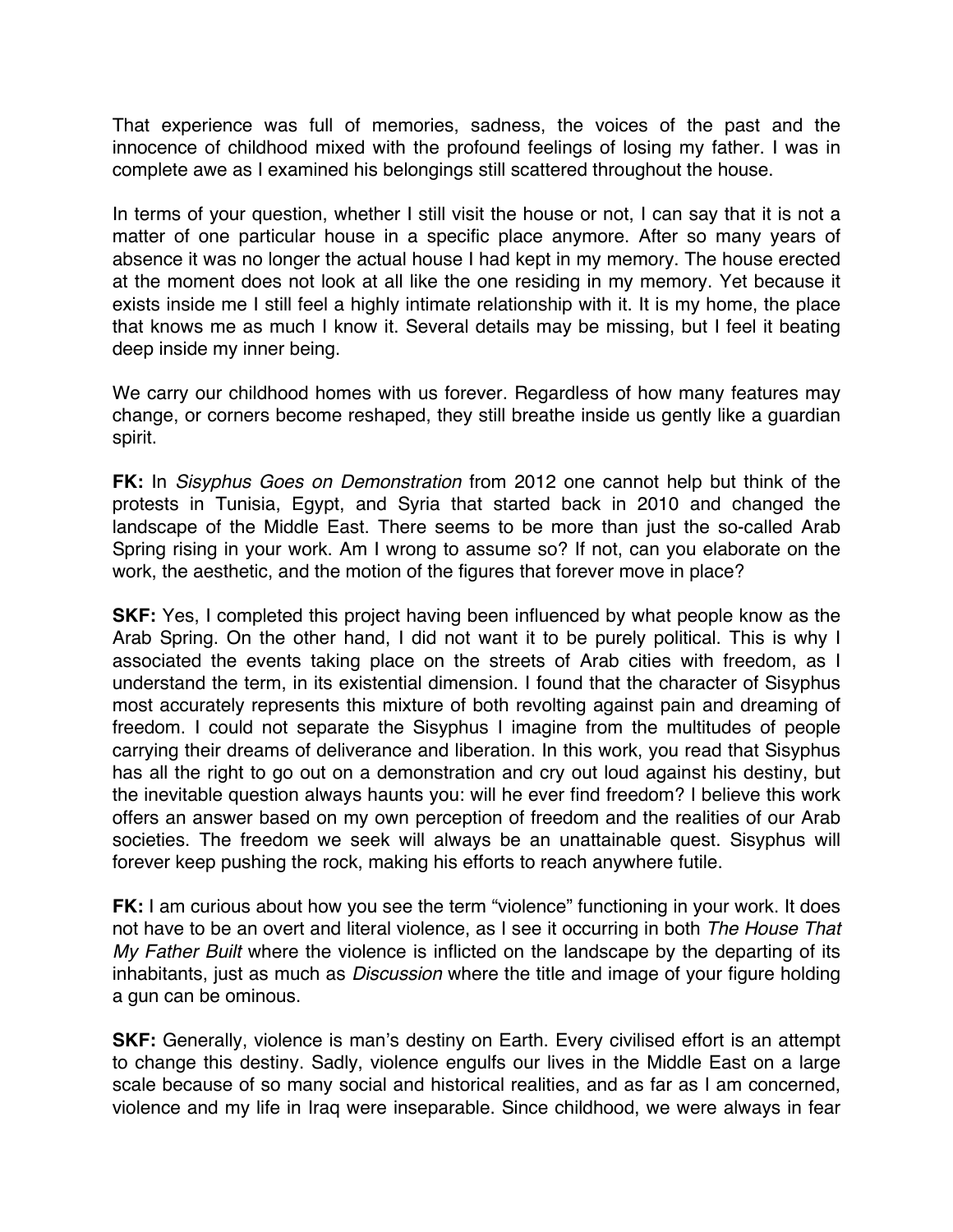of parents' slaps on the face and their punishments, the teacher's cane and the superintendent in the classroom. Violence surrounded us from all directions. And then it was the dictator with his bloodthirsty mood that began a cycle of oppression and uncalled-for experiences that set Iraq in a permanent state of war.

Yes, violence may directly appear in *The House That My Father Built* and several other works, but not all. Though it is one of the main components of my human experience. Its influence still resides in my innermost conscience and vision of the world.

**FK:** It is tragic that this land is ravaged and continues to witness many tragedies. This is very apparent in your work. The figure, which comes from the land, narrates the story. Can you tell me more about this?

**SKF:** I don't know what to say. This is my homeland, where I grew up. It witnessed my first love story, the first book I read, and all my other firsts. What is happening at the moment is a disaster that digs deep into our consciousness. We are witnesses to a pivotal historical era to which we are both the fuel and victims at the same time.

Yes, this figure has come from there. It is the result of what happened, and continues to happen, there. On the other hand, I belong to this world in general and carry inside me an entire human legacy with all its achievements, defeats, and unanswered questions. Therefore, my homeland's tragedy takes a global dimension directly connected to our existence as a race. This figure tells this particular story, an experience that concerns all human existence in general and not just one specific city or country.

This figure is like a storyteller who narrates his anecdotes in the form of adages or depictions that refer to much larger meanings.

**FK:** Can you tell me about *In the Name of Freedom* from 2007? The image of a black figure being devoured by monstrous serpents is very unsettling. It also feels like a foreshadowing of a violence that is about to come. I am curious about how you negotiate the images you create to those that we see in news media?

**SKF:** This painting is part of an installation that was first exhibited in 2007 at the Stedelijk Museum in Den Bosch, the Netherlands. Titled *Born on April 9th*, the date Baghdad fell to the American Army in 2003. The installation meant to say that April 9, 2003 was not a liberation day as much it was the day a stifling plague started to fill the air – the plague of occupation and all the death and devastation associated with it. In that painting, I wanted to depict Iraq as I saw it: a prey ripped apart by the talons of the 'four corners of the world' as depicted by the four monsters in the painting.

For this work, I was inspired by the Assyrian relief sculpturing techniques used in the renowned Assyrian carving of a wounded lioness. Images of fear, anxiety, and death that came out from Iraq on a daily basis contributed to shaping this painting, in addition to my own experience with the Iraqi army and death itself when I watched, and even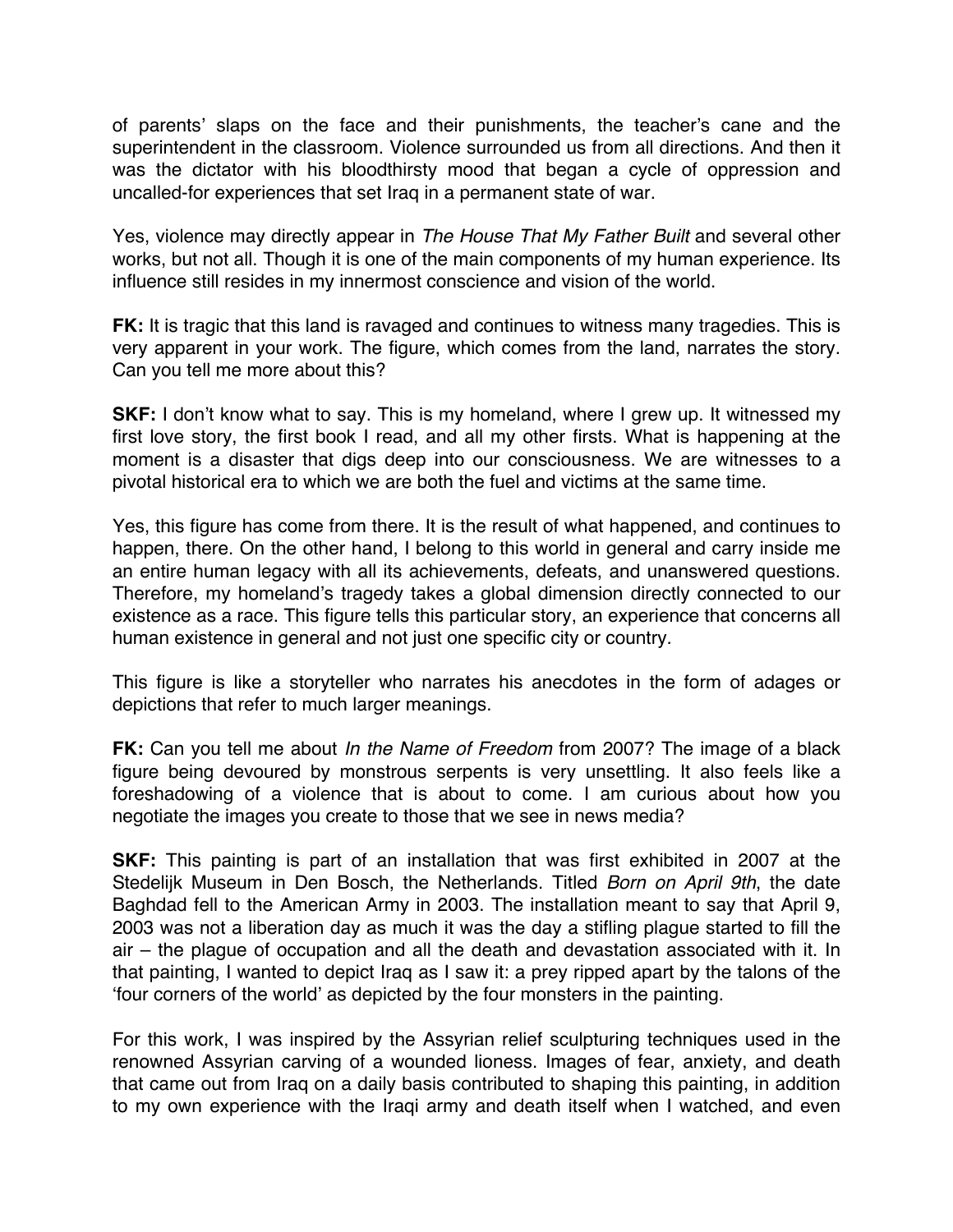touched, scores of the corpses that arrived everyday to their families during the Iraq-Iran war. Wrapped in nylon and enclosed in casket, the bodies would reach their final destination in my miserable city. All of this contributed to the dramatic vision of the painting.

**FK:** Do you think that Art has a responsibility to be part of the political and social spheres? Do you view your work as being politically and socially charged?

**SKF:** Sometimes art can be part of politics and the society as a whole, but not necessarily all the time. It's true that the socio-political system affects artists, but they do not necessarily have to express it or be part of it. There are absolutely no rules governing this issue, except that art is the product of its age and will surely be influenced by its contemporary events and systems, express them, or even belong to them.

For me, the political and the social have strongly blended into my being. I mean all my 'self' components: reason, emotions, life experiences, readings, dreams, fears, and anxieties and so on. I do not take on politics or sociology as researchers or documentaries do, rather I deal with them through my overall vision of the world and existence. This was the motive behind *Sisyphus Goes on Demonstration* and *Born on the April 9th*.

If a politician assassinated my freedom, for me, it is not only because he is a dictator in the political sense of the word, but also because he is the 'other' as an existential concept – the other who takes away my freedom and adds many conditions that strictly confine it.

**FK:** You have been making these figures for a long time. They appear in such works as *Vitruvian Man* (2006) and continuing to take a more assertive shape in *I Am Just Tired* (2008), *It is a Long Way to Go* (2008), and *Give Me A Poem* (2009). Have you developed a relationship with this figure? Is it the same persona each time? Can you describe what you imagine to be this figure's narrative?

**SKF:** I have been making the figure since the early 80s, and the blackness developed and crystalised with my early attempts of wood and zinc carvings and calligraphy. I used to draw the figure considering it to be the other, and dealt with it through the concept that it is an existing being that dreams, loves, and suffers, just like me. Over the last few years, though, the figure developed more into becoming the specimen that represents any one of us. It is the sense that the word 'existent' suggests when we mean the human existence. The figure is you, him, her, and most certainly me. When I draw the figure, it feels like I am portraying all my human conditions in all their different aspects.

**FK:** In *Bio of a Head* (1984-2014) you use text to tell the story. Where is this text derived from? I was especially taken by the phrase "ya ilahi". There is a powerful gesture in that phrase that seems very appropriate for a lot of your work.